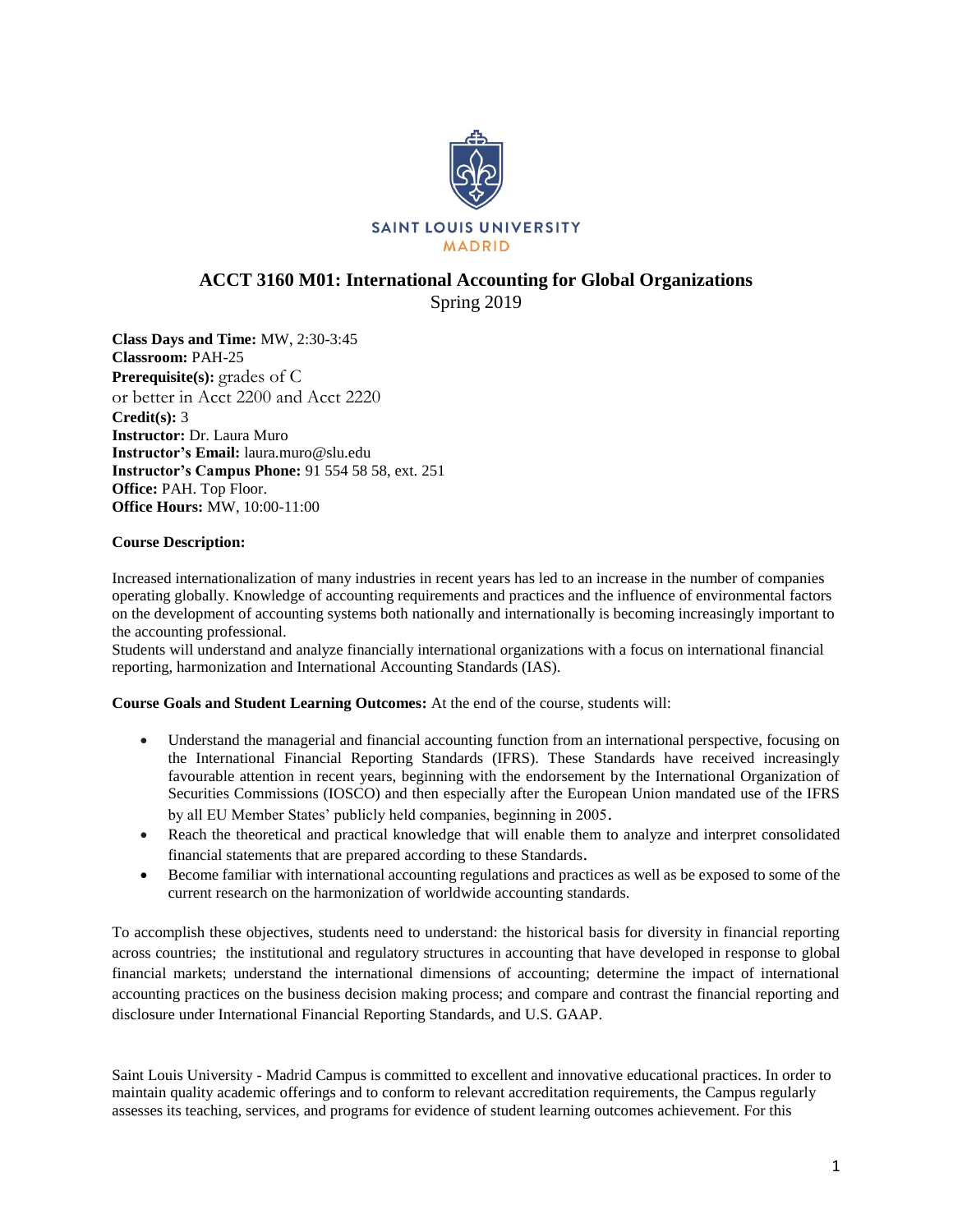purpose anonymized representative examples of student work from all courses and programs are kept on file, such as assignments, papers, exams, portfolios, and results from student surveys, focus groups, and reflective exercises. *Thus, copies of student work for this course, including written assignments, in-class exercises, and exams may be kept on file for institutional research, assessment and accreditation purposes.* If students prefer that Saint Louis University - Madrid Campus does not keep their work on file, they need to communicate their decision in writing to the professor.

### **Required Texts and Materials:**

International Accounting - by Timothy S. Doupnik, Hector Perera. Mc Graw-Hill Fourth Edition.

Available at: [http://www.vitalsource.com](http://www.vitalsource.com/) 

# **Recommended Readings:**

- − The Convergence Journey: Comparison and Critical Analysis of the Financial Accounting Standards Codification (US GAAP) and International Financial Reporting Standards (IFRS). Gonzalo Angulo and Tennant. Ed. Garceta.
- − *International Financial Reporting and Analysis*  by David Alexander, Anne Britton & Ann Jorissen, Thomson.
- − *Advanced Accounting*  by Hoyle, Schaefer and Doupnik, Mc Graw-Hill International Edition.
- − Touche Tohmatsu. *IAS in Your Pocket* (DT) [http://www.iasplus.com](http://www.iasplus.com/)
- − FASB Pronouncements at [http://www.fasb.org](http://www.fasb.org/)
- − Securities and Exchange Commission website (EDGAR) [http://www.sec.edgar.gov](http://www.sec.edgar.gov/)
- − *2005 International Financial Reporting Standards* (Bound Volume) International Accounting Standard Board
- − IASB Pronouncements at [http://www.iasb.org](http://www.iasb.org/)

### **Attendance Policy:**

Students will be awarded the relevant portion of this grade component based on the percentage of classes attended. For participation, students will be called upon randomly throughout the semester to give answers or comment on questions and issues.

Students who miss more than six classes after the first week of class will be given an "F" for the course. In addition, students who are late for class will be assigned a 1⁄2 absence, therefore two times late for class will count as 1 absence.

# **Course Requirements and Grading Rationale/System:**

| <b>Grade Components:</b>                 | <b>Grade Scale:</b> |
|------------------------------------------|---------------------|
| $1st$ Mid Term Test (20%)                |                     |
| $2nd$ Mid Term Test (20%)                | A $(94\% - 100\%)$  |
|                                          | A- $(90\% - 93\%)$  |
| Final Examination (20%)                  | $B + (87\% - 89\%)$ |
| Group Formal Case Presentation (15%)     | $B(84\% - 86\%)$    |
| Class Participation and Attendance (10%) | $B - (80\% - 83\%)$ |
| Individual Assignments (15%)             | $C+$ (77%-79%)      |
|                                          | $C(74\% - 76\%)$    |
|                                          | $C - (70\% - 73\%)$ |
|                                          | $D(60\% - 69\%)$    |
|                                          | $F(0\% - 59\%)$     |

### **Grading Methodology:**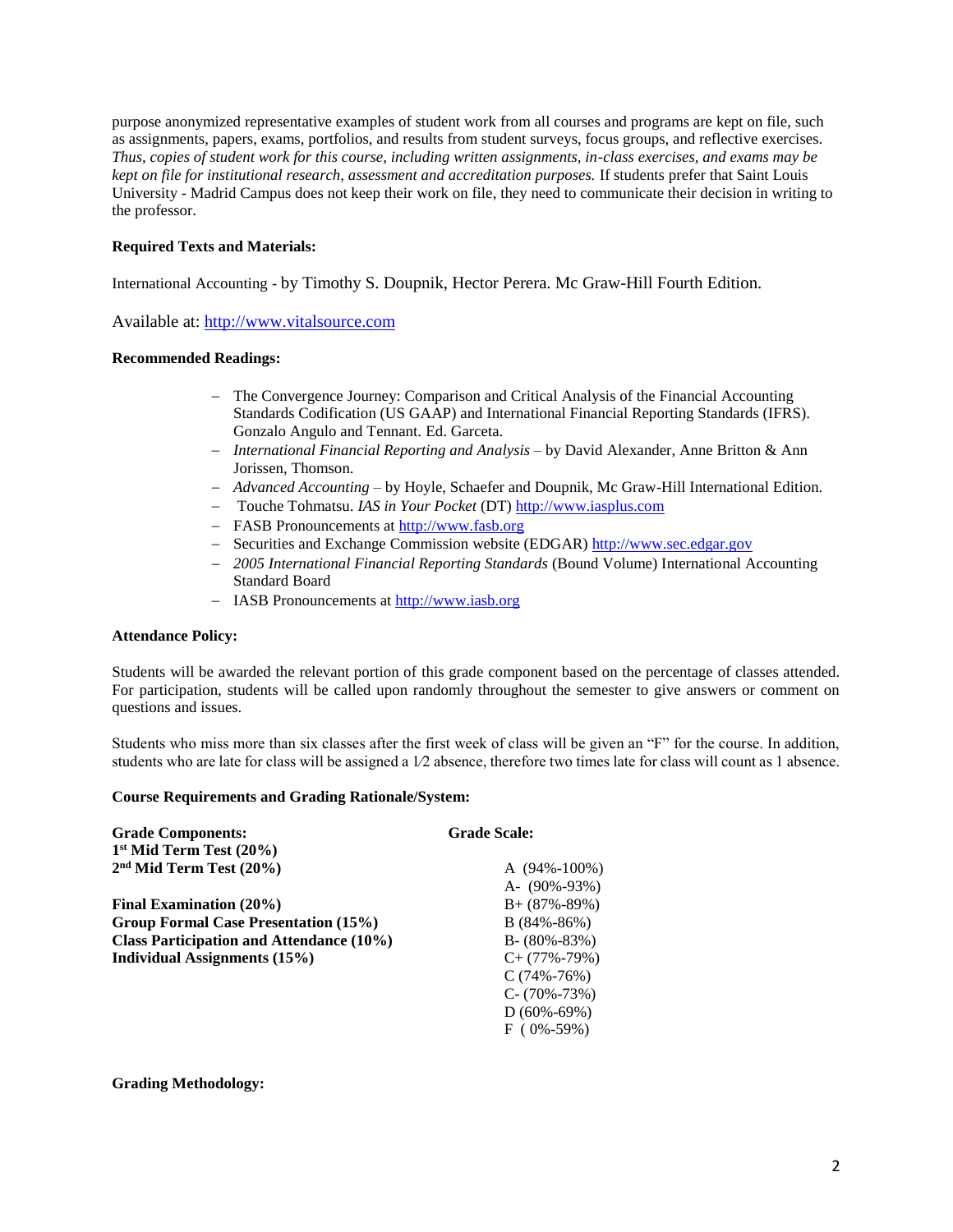*Term Tests (60%):* There will be a total of three tests (2 midterm and 1 final examination).

*Group Formal Case Presentation (15%):* A component of this course and your performance evaluation will be a comprehensive financial analysis of two companies in the same industry but from different countries. The countries will be the United States, and a country in the European Union. The U.S. company prepares its financial statements in accordance with U.S. GAAP. The European company prepares its financial statements in accordance with either International Financial Reporting Standards.

Your analysis will be in the form of a 20 minute team presentation to the class.

This project will be graded based on creativity, application of content taught in this course, depth and quality of analysis, organization, appearance, presentation, a written report (8%) and a 20-minute class presentation (7%). The format of the report should be well structured and referenced proposal of no more than 12 pages (double-typed).

*Attendance and Participation (10%):* Students will be awarded the relevant portion of this grade component based on the percentage of classes attended. For participation, students will be called upon randomly throughout the semester to give answers or comment on questions and issues.

**Individual Assignments ( 15%):** A series of analyses has been designed to help instructor regularly determine what students are actually learning and how well they can apply that information.

This on-going activity is designed to have students apply the facts and concepts they encounter in the text on a chapter by chapter basis.

**E-mail:** Campus and course announcements will often be handled by e-mail. Students should check their "@slu.edu" e-mail regularly.

**University Statement on Academic Integrity:** *Academic integrity is honest, truthful and responsible conduct in all academic endeavors.* The mission of Saint Louis University is "the pursuit of truth for the greater glory of God and for the service of humanity." Accordingly, all acts of falsehood demean and compromise the corporate endeavors of teaching, research, health care and community service via which SLU embodies its mission. The University strives to prepare students for lives of personal and professional integrity, and therefore regards all breaches of academic integrity as matters of serious concern.

The governing University-level Academic Integrity Policy can be accessed on the Provost's Office website [here.](https://www.slu.edu/provost/policies/academic-and-course/policy_academic-integrity_6-26-2015.pdf) Additionally, SLU-Madrid has posted its academic integrity policy [online.](https://www.slu.edu/madrid/academics/academic-resources/academic-advising/academic-integrity-policy.pdf) As a member of the University community, you are expected to know and abide by these policies, which detail definitions of violations, processes for reporting violations, sanctions and appeals.

The professor will review these matters during the first weeks of the term. Please direct questions about any facet of academic integrity to your faculty, the chair of the department of your academic program or the Academic Dean of the Madrid Campus.

**University Title IX Statement:** Saint Louis University and its faculty are committed to supporting our students and seeking an environment that is free of bias, discrimination, and harassment. If you have encountered any form of sexual misconduct (e.g. sexual assault, sexual harassment, stalking, domestic or dating violence), we encourage you to report this to the University. If you speak with a faculty member about an incident of misconduct, that faculty member must notify SLU's Title IX deputy coordinator, Marta Maruri, whose office is located on the ground floor of Padre Rubio Hall, Avenida del Valle, 28 [\(marta.maruri@slu.edu;](mailto:marta.maruri@slu.edu;) 915-54-5858, ext. 213) and share the basic fact of your experience with her. The Title IX deputy coordinator will then be available to assist you in understanding all of your options and in connecting you with all possible resources on and off campus.

If you wish to speak with a confidential source, you may contact the counselors at the SLU-Madrid's Counseling Services on the third floor of San Ignacio Hall [\(counselingcenter-madrid@slu.edu;](mailto:counselingcenter-madrid@slu.edu) 915-54-5858, ext. 230) or Sinews Multipletherapy Institute, the off-campus provider of counseling services for SLU-Madrid [\(www.sinews.es;](http://www.sinews.es/) 917-00 1979). To view SLU-Madrid's sexual misconduct policy and for resources, please [our policy posted online.](https://www.slu.edu/madrid/campus-life/safety-security/docs/sexual-misconduct-policy.pdf) Additional information is available at the University's website ["SLU is here for you.](https://www.slu.edu/about/safety/sexual-assault-resources.php)"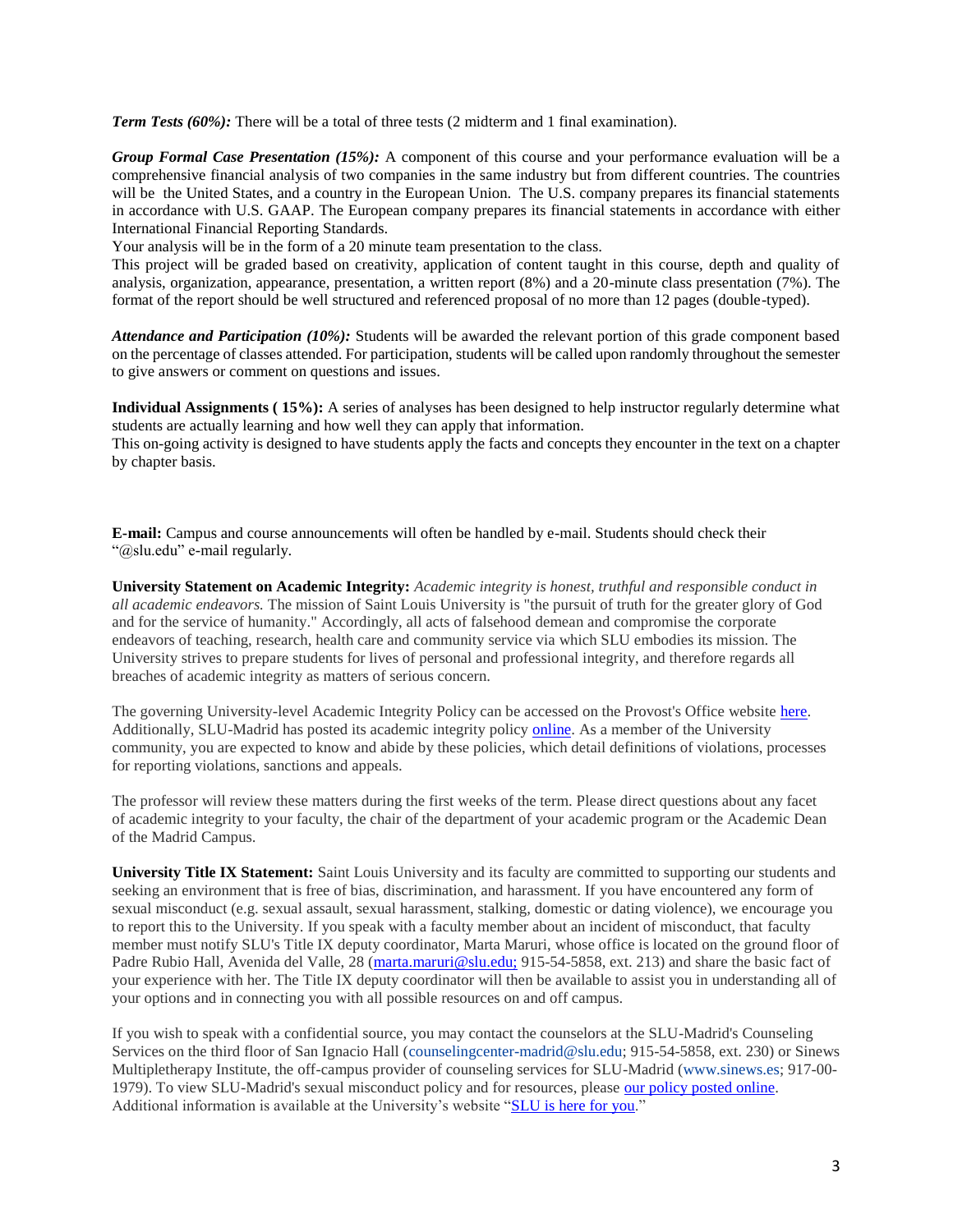**Academic Accommodations and Learning Resources:** In recognition that people learn in a variety of ways and that learning is influenced by multiple factors (e.g., prior experience, study skills, learning disability), resources to support student success are available on campus. Students who think they might benefit from these resources can find out more about:

- Course-level support (e.g., faculty member, departmental resources, etc.) by asking your course instructor.
- University-level support (e.g., tutoring/writing services, Disability Services) by visiting the Academic Dean's Office (San Ignacio Hall) or by reviewing the [Academic Resources website online.](https://www.slu.edu/madrid/academics/academic-resources/disability-services.php)

Students with a documented disability who wish to request academic accommodations must contact Disability Services to discuss accommodation requests and eligibility requirements. Once successfully registered, the student also **must** notify the course instructor that they wish to access accommodations in the course. Please contact Disability Services at disability services-madrid@slu.edu or +915 54 58 58, ext. 230 for an appointment. Confidentiality will be observed in all inquiries. Once approved, information about the student's eligibility for academic accommodations will be shared with course instructors via email from Disability Services. For more information about academic accommodations, [more information is available on the SLU-Madrid webpage.](https://www.slu.edu/madrid/academics/academic-resources/disability-services.php)

Note: Students who do not have a documented disability but who think they may have one are encouraged to contact Disability Services.

**Basic Needs Security Statement:** Students in personal or academic distress and/or who may be specifically experiencing challenges such as securing food or difficulty navigating campus resources, and who believe this may affect their performance in the course, are encouraged to contact Marta Maruri, SLU-Madrid's Director of Student Life [\(marta.maruri@slu.edu](mailto:marta.maruri@slu.edu) or 915 54 58 58, ext. 213) for support. Furthermore, please notify the instructor if you are comfortable in doing so, as this will enable them to assist you with finding the resources you may need. **Spring 2019 Course Schedule:**

| Wednesday, January 9   | Ch1: Introduction to International Accounting                               |
|------------------------|-----------------------------------------------------------------------------|
|                        | Ch 2: Worldwide Accounting Diversity                                        |
|                        |                                                                             |
| Monday, January 14     | Ch4: International Financial Reporting Standards                            |
| Wednesday, January 16  | Ch4: International Financial Reporting Standards                            |
| Sunday, January 20     | Last Day to Drop a Class Without a Grade of W and /or Add a Class, choose   |
|                        | Audit (AU) or Satisfactory/Unsatisfactory (S/U) Options                     |
| Monday, January 21     | Ch4: International Financial Reporting Standards                            |
| Wednesday, January 23  | Ch4: International Financial Reporting Standards                            |
| Monday, January 28     | Ch5: International Financial Reporting Standards                            |
| Wednesday, January 30  | Ch5: International Financial Reporting Standards                            |
| Monday, February 4     | Ch5: International Financial Reporting Standards                            |
| Wednesday, February 6  | Ch5: International Financial Reporting Standards                            |
| Monday, February 11    | Ch7: Foreign Currency Transactions and Hedging Foreign Exchange Risk        |
| Wednesday, February 13 | Ch7: Foreign Currency Transactions and Hedging Foreign Exchange Risk        |
| Monday, February 18    | Ch7: Foreign Currency Transactions and Hedging Foreign Exchange Risk        |
| Wednesday, February 20 | <b>FIRST MID-TERM</b>                                                       |
| Monday, February 25    | Ch 8: Translation of Foreign Transactions and Hedging Foreign Exchange Risk |
| Wednesday, February 27 | Ch 8: Translation of Foreign Transactions and Hedging Foreign Exchange Risk |
| Monday, March 4        | Ch 8: Translation of Foreign Transactions and Hedging Foreign Exchange Risk |
| Wednesday, March 6     | Ch 9: Analysis of Foreign Financial Statements                              |
| Monday, March 11       | Ch 9: Analysis of Foreign Financial Statements                              |
| Wednesday, March 13    | Ch 9: Analysis of Foreign Financial Statements                              |
| Sunday, March 17       | Last day to drop and receive a grade of W                                   |
| Monday, March 18       | Ch 11: International Taxation                                               |
| Wednesday, March 20    | Ch 11: International Taxation                                               |
| Monday, March 25       | Ch 11: International Taxation                                               |